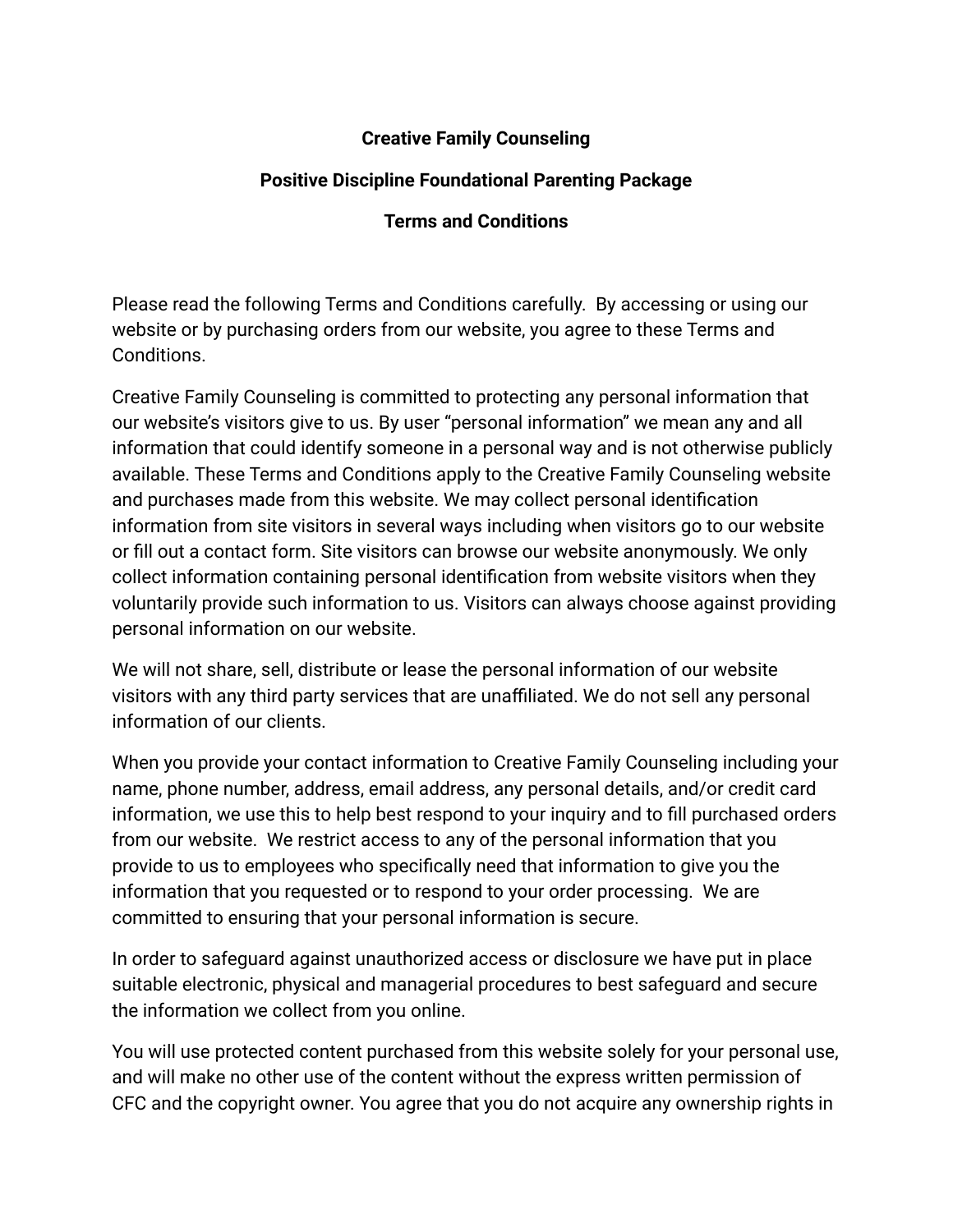any protected content. We do not grant you any licenses, express or implied, to the intellectual property of CFC or our licensors. Purchases are non-transferable and non-refundable. CFC content is not for resale.

By agreeing to these terms, you represent that you are at least the age of majority in your state of residence to use and make purchases from this website. You agree not to reproduce, duplicate, copy, sell, lease, loan, broadcast, alter, or exploit any content purchased from this website or provided on this website. You may not modify, publish, plagiarize, or in any way exploit any of the content, in whole or in part, found on this website.

Creative Family Counseling may provide links to other websites and/or resources. Thus, you acknowledge and agree that we are not responsible for the availability of any such external sites or resources, and as such, we do not endorse nor are we responsible or liable for any content, products, advertising or any other materials, on or available from such third-party sites or resources. Furthermore, you acknowledge and agree that Creative Family Counseling shall not be responsible or liable, directly or indirectly, for any such damage or loss which may be a result of, caused or allegedly to be caused by or in connection with the use of or the reliance on any such content, goods or Services made available on or through any such site or resource.

Creative Family Counseling retains the right to update these Terms and Conditions whenever needed. Website visitors should check this page for updates on how we are working to protect any personal information we receive from this site. Website visitors acknowledge and agree that it is their own responsibility to review these Terms and Conditions when visiting the site to stay up-to-date on any changes.

By using our website and/or making purchases from our website, you signify your acceptance of our Terms and Conditions. If you do not agree with the Creative Family Counseling website Terms and Conditions, please do not use our website. Your continued use of and purchases from our website following the posting of changes to these terms is signified as your acceptance of any changes.

If you have any questions about our Terms and Conditions, our practices, or purchases from our website, please contact us with the information below.

## **Creative Family Counseling**

8134 New LaGrange Road

Suite 102